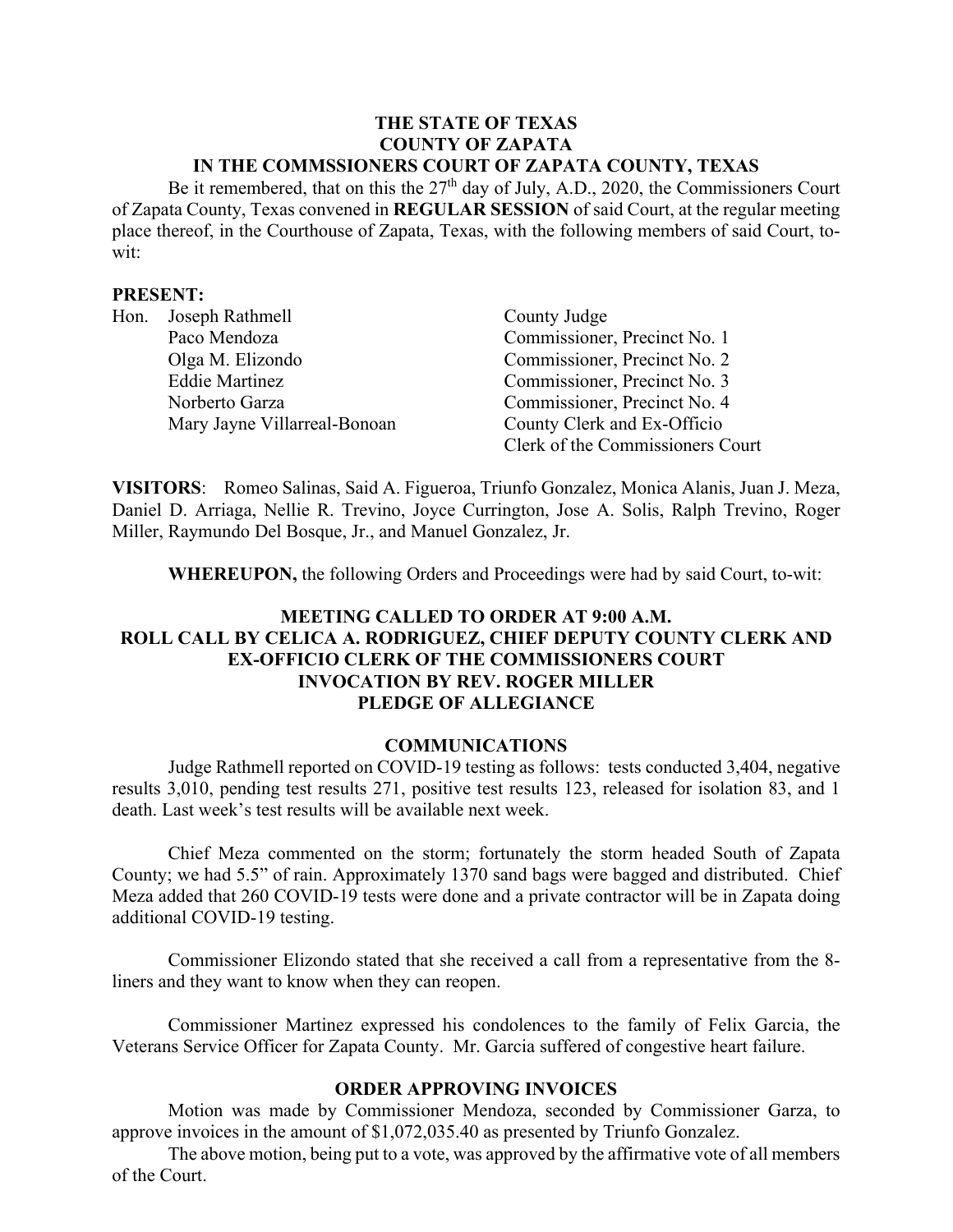#### **TREASURER'S REPORT**

#### **ITEM NOT ON THE AGENDA – REPORT WILL BE RATIFIED/APPROVED AT THE NEXT MEETING**

Romeo Salinas, County Treasurer presented Commissioners Court the Treasurer's Report for July 2020. No action was taken.

### **ORDER APPROVING CHECKS ISSUED**

Motion was made by Commissioner Mendoza, seconded by Commissioner Garza, to approve checks issued in the amount of \$1,072,035.40, as requested by Hon. Romeo Salinas, County Treasurer.

The above motion, being put to a vote, was approved by the affirmative vote of all members of the Court.

### **NO REPORT WAS PRESENTED – BOYS AND GIRLS CLUB IS CLOSED**

8. Boys and Girls Club Report as requested by Hon. Paco Mendoza, Commissioner, Pct. 1.

# **ORDER APPROVING PURCHASE OF COLD MIX FROM ANDERSON COLUMBIA FOR PRECINCT 4**

Motion was made by Commissioner Mendoza, seconded by Commissioner Martinez, to approve to purchase cold mix from Anderson Columbia for Precinct 4 to repair roadways. Purchase amount not to exceed \$2,000.00 as requested by Hon. Norberto Garza, Commissioner Pct. 4.

The above motion, being put to a vote, was approved by the affirmative vote of all members of the Court.

# **ORDER ALLOWING SHERIFF ALONSO LOPEZ TO HIRE A SERGEANT/INVESTIGATOR**

Motion was made by Commissioner Mendoza, seconded by Commissioner Garza, to allow Sheriff Alonso Lopez to hire a Sergeant/Investigator (10-560/Slot #22) as requested by Hon. Alonso Lopez, County Sheriff.

The above motion, being put to a vote, was approved by the affirmative vote of all members of the Court.

### **ORDER ALLOWING SHERIFF ALONSO LOPEZ TO HIRE A DEPUTY SHERIFF**

Motion was made by Commissioner Mendoza, seconded by Commissioner Garza, to allow Sheriff Alonso Lopez to hire a Deputy Sheriff (10-560/Slot #30) as requested by Hon. Alonso Lopez, County Sheriff.

The above motion, being put to a vote, was approved by the affirmative vote of all members of the Court.

### **ORDER ALLOWING SHERIFF ALONSO LOPEZ TO HIRE A JAIL COOK**

Motion was made by Commissioner Mendoza, seconded by Commissioner Martinez, to allow Sheriff Alonso Lopez to hire a Jail Cook for (10-561/Slot #13) as requested by Hon. Alonso Lopez, County Sheriff.

The above motion, being put to a vote, was approved by the affirmative vote of all members of the Court.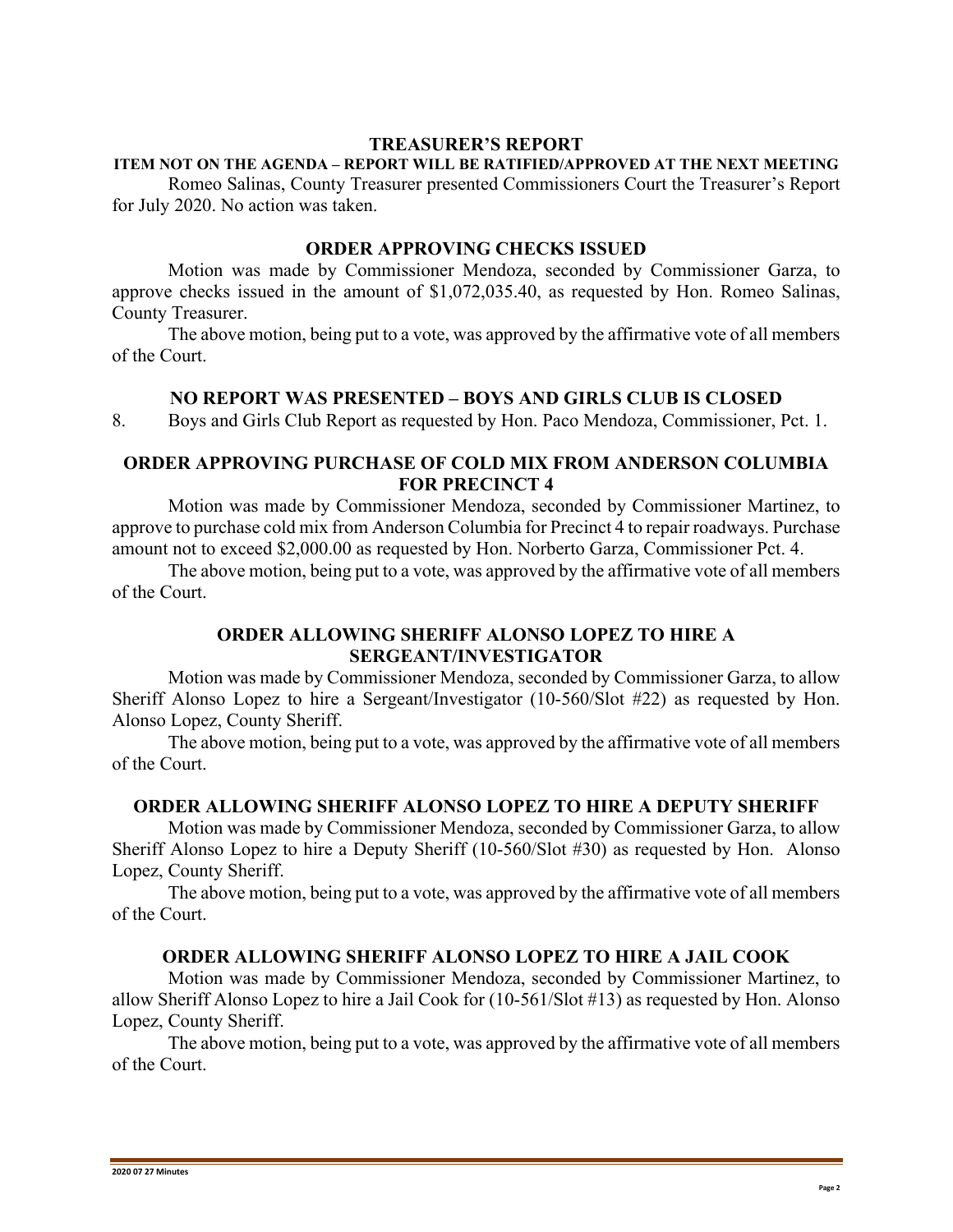# **ORDER TO DENY REQUEST BY SHERIFF ALONSO LOPEZ TO HIRE DETENTION OFFICER**

Motion was made by Commissioner Martinez, seconded by Commissioner Mendoza, to deny request by Sheriff Alonso Lopez to hire a Detention Officer for (10-567/Slot #13).

The above motion, being put to a vote, was approved by the affirmative vote of all members of the Court.

## **NO ACTION WAS TAKEN ON THE FOLLOWING ITEM**

14. To allow Sheriff Alonso Lopez to hire a Detention Officer/Secretary (10-567/Slot #25) as requested by Hon. Alonzo Lopez, County Sheriff.

## **ORDER TO DENY REQUEST BY SHERIFF ALONSO LOPEZ TO HIRE DETENTION OFFICER**

Motion was made by Commissioner Mendoza, seconded by Commissioner Martinez, to deny request by Sheriff Alonso Lopez to hire a Detention Officer (10-567/Slot #26).

The above motion, being put to a vote, was approved by the affirmative vote of all members of the Court.

# **ORDER TO DENY REQUEST BY SHERIFF ALONSO LOPEZ TO HIRE JAIL COOK**

Motion was made by Commissioner Mendoza, seconded by Commissioner Martinez, to deny request by Sheriff Alonso Lopez to hire a Jail Cook (10-567/Slot #33).

The above motion, being put to a vote, was approved by the affirmative vote of all members of the Court.

# **ORDER APPROVING TO ADJUST SALARY FOR SLOT #24 JOHAN ALVARADO DUE TO TYPO ERROR**

Motion was made by Commissioner Garza, seconded by Commissioner Mendoza, to approve to adjust salary for slot #24 Johan Alvarado from \$12.21 to \$13.21 when letter of hiring was submitted there was a typo error on salary. The \$13.21 was already budgeted as requested by Chief J.J. Meza, Fire Department.

The above motion, being put to a vote, was approved by the affirmative vote of all members of the Court.

# **ORDER APPROVING PAYMENT OF INVOICE AND STATUS REVIEW ON ZAPATA COUNTY JAIL PROJECT**

Motion was made by Commissioner Garza, seconded by Commissioner Mendoza, to approve payment to Deep South Haulers in the amount of \$7,034.00 for Zapata County Jail Project as requested by Manuel Gonzalez, Premier Engineering. Contractor is moving along with work, did some of the grading. There is a request for a needed adjustment on work on valley gutter; need to add ramp for bus, additional cost is \$4,650.00

The above motion, being put to a vote, was approved by the affirmative vote of all members of the Court.

# **ORDER APPROVING PAYMENT OF INVOICE, APPROVING DRAINAGE EASEMENT AND STATUS REVIEW ON BERTHA STREET DRAINAGE EASEMENT**

Motion was made by Commissioner Mendoza, seconded by Commissioner Garza, to approve payment of invoice in the amount of \$1,500.00 payable to Premier Engineering for Bertha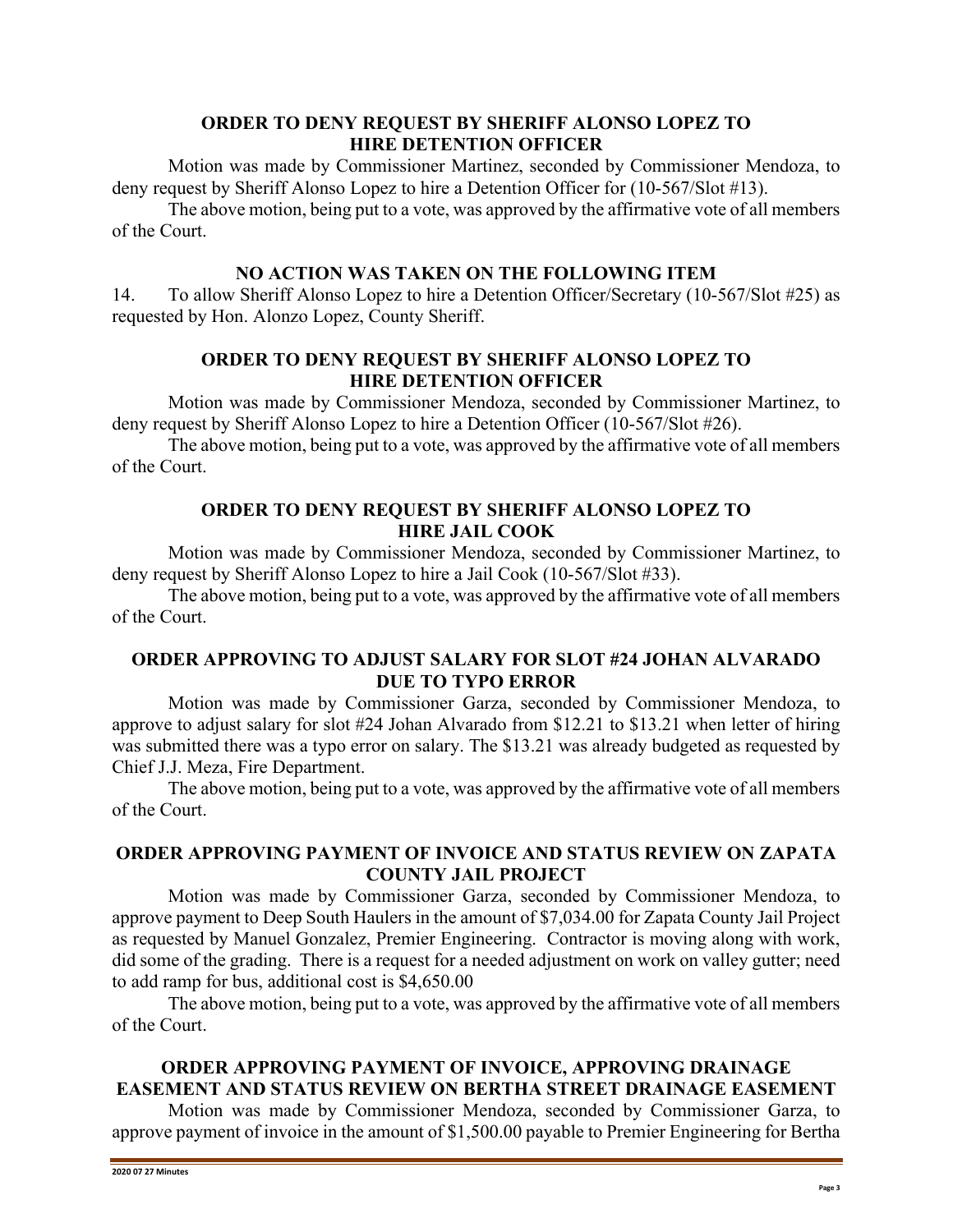Street drainage easement and approve acquisition of drainage easement from property owners as requested by Manuel Gonzalez, Premier Engineering. Will construct a 10 feet drainage easement to prevent and divert ponding. Prepared survey and property description for drainage easement. Mr. Figueroa will prepare the paperwork.

The above motion, being put to a vote, was approved by the affirmative vote of all members of the Court.

# **ORDER APPROVING RESOLUTION FOR GRANT (OPSG) OPERATION STONE GARDEN**

Motion was made by Commissioner Mendoza, seconded by Commissioner Garza, to approve resolution for the grant (OPSG) Operation Stone Garden as requested by Hon. Alonzo Lopez, County Sheriff.

The above motion, being put to a vote, was approved by the affirmative vote of all members of the Court.

# **MOTION WAS MADE BY COMMISSIONER MENDOZA, SECONDED BY COMMISSIONER GARZA, TO ENTER INTO EXECUTIVE SESSION**

# **MOTION WAS MADE BY COMMISSIONER GARZA, SECONDED BY COMMISSIONER MARTINEZ, TO RETURN TO REGULAR SESSION**

# **ORDER APPROVING BUDGET FOR ZAPATA COUNTY BORDER WALL LITIGATION COST**

Motion was made by Commissioner Mendoza, seconded by Commissioner Garza, to approve retainer fee in the amount of \$7,500 per month with an additional \$1,800 for expert testimony for Zapata County border wall litigation as requested by Hon. Said Figueroa, County Attorney.

The above motion, being put to a vote, was approved by the affirmative vote of all members of the Court.

### **ORDER APPROVING CLARIFICATION AND MODIFICATION ON ZAPATA COUNTY WATER ORDINANCE**

Motion was made by Commissioner Mendoza, seconded by Commissioner Garza, to modify and clarify Zapata County Water Ordinance as follows: Section A: add the word "interfere/tamper"; Section E: increase charges to include materials; Section 3(5)(B): remove "tenants or occupants"; modify NSF fees from \$25 to \$35; deposits have increased/doubled accordingly as per recommendation by Water Plant Manager.

The above motion, being put to a vote, was approved by the affirmative vote of all members of the Court.

### **ADJOURN**

Motion to adjourn was made by Commissioner Garza, seconded by Commissioner Mendoza, and being put to a vote, was approved by the affirmative vote of all members of the Court.